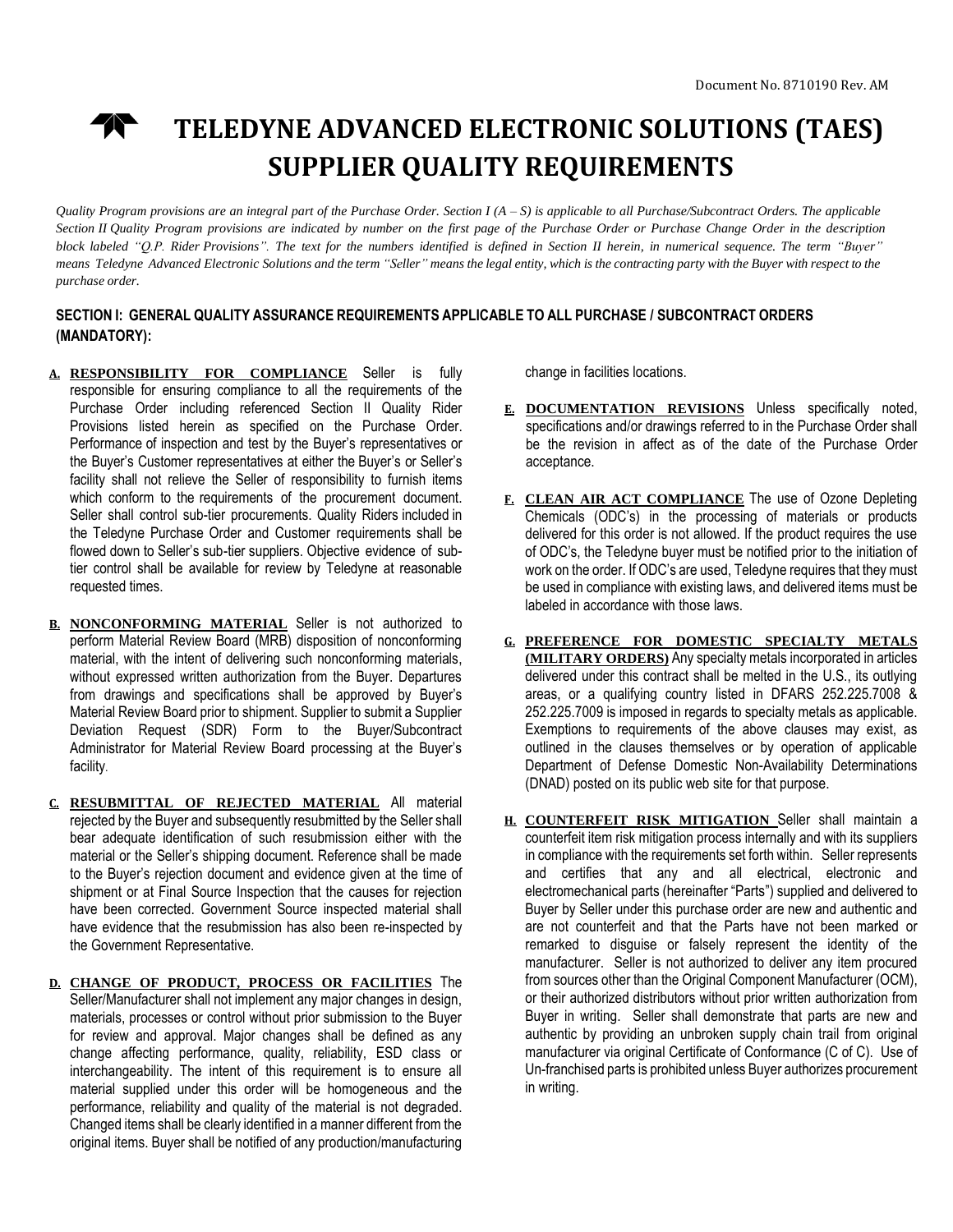- **I. SAMPLING** The Buyer reserves the right to use either MIL-STD-105(E) or ANSI Z1.4 Sampling Plan for acceptance or rejection of supplies under this order.
- **J. CALIBRATION SYSTEMS REQUIREMENTS** The Supplier is responsible for the calibration, accuracy, validation and maintenance of any equipment, tooling or gages utilized by the Supplier to produce, inspect or test articles to be delivered under this Purchase Order. The calibration system shall be in accordance with documented standards such as ISO 17025, MIL- STD-45662A, ANSI/NCSL-Z-540-1, or ISO 10012-1. Traceability of such system shall be traceable to the National Institute of Standards and Technology (NIST).
- **K. PACKAGING, PRESERVATION AND STORAGE** The Supplier shall control all preservation, packing, storage, shipping and handling to assure that all materials are adequately protected during all phases of Procurement performance and assure compliance with any special handling and shipping requirements further delineated in Section II or Procurement document.
- **L. EXPORT COMPLIANCE** Information provided may be considered a US Export controlled item(s) and the release of technology or source code, subject to the United States export rules and regulations is prohibited unless the appropriate authorization(s) are obtained prior to release to a foreign entity. The recipient of any controlled information must comply with all applicable export regulations and export licensing requirements.
- **M. ACCESS TO FACILITY** Seller shall allow Access to Teledyne AES, its Customer and any Regulatory authorities to all facilities involved in the order and to all applicable records. A formal Request of the visit would be coordinated in a timely manner for all parties.
- **N. FOREIGN OBJECT DAMAGE / ELIMINATION (FOD) CONTROL** The Seller shall establish and maintain an effective Foreign Object Damage (FOD) Prevention Program to reduce FOD. NAS412 and AS9146 may be used as a guideline. The program shall utilize effective FOD prevention practices. The program shall be proportional to the sensitivity of the design of the product(s) to FOD, as well as, to the FOD generating potential of the manufacturing methods.
- **O. QUALITY MANAGEMENT SYSTEM** The Seller's Quality Management System shall be in accordance with the current revision of AS9100 and / or ISO 9001. Certificates shall be provided as evidence. Distributors that do not have AS9100 / ISO9001 shall require certification from their Suppliers. Teledyne Quality Assurance reserves the right to conduct an audit and / or review / investigation on uncertified Suppliers. If Seller loses its registration status by third party, it shall notify Teledyne's Quality Assurance within three (3) days of receiving such notice.
- **P. SUPPLIER RATING SYSTEM** Teledyne maintains a supplier performance rating system. Purchasing rates the Supplier performance in the areas of on-time delivery and quality. The target OTD rating is 90% and the target blended quality rating is 95. At the beginning of each month, Purchasing will generate a supplier performance report for the previous month for all suppliers. KEY Suppliers, whose 12-month average rating in either of the performance areas identified above falls below the target, may be identified as a high-risk supplier for future program kick-offs and a risk mitigation plan created. Teledyne identifies KEY suppliers as those that represent the top 70% of the value of the spend dollars per month (and others identified as KEY suppliers by the Buyer/Planner team members). Non-KEY Supplier ratings will also be reviewed monthly to determine if any corrective action is necessary.
- **Q. SUPPLIER AWARENESS** Supplier shall inform their employees and sub-tier suppliers of their contribution to product or service conformity and product safety. Suppliers are responsible for ensuring that all personnel are competent to perform work and ethical in all actions.
- **R. RECORD RETENTION** The supplier and their sub-tier suppliers shall retain all of their inspection, examination, test and certification records for a period of at least seven (7) years after the completion of this purchase order unless otherwise specified.
- **S. J-STD-003: SOLDERABILITY TEST FOR PRINTED BOARDS** The supplier shall be in full accordance with J-STD-003. All test reports, analysis and certifications shall be included with the product
- **T. J-STD-004: SOLDERING FLUXES** The supplier shall be in full accordance with J-STD-004 and meet the requirements for the classification and characterization of fluxes for high quality solder interconnections when TAES is ordering soldering fluxes. All test reports, analysis and certifications shall be included with the product.
- **U. J-STD-005: SOLDERING PASTE** The supplier shall be in full accordance with J-STD-005 and meet characteristics of solder paste through the definitions of properties and specification of test methods and inspection criteria when TAES is ordering soldering paste. All test reports, analysis and certifications shall be included with the product.
- **V. J-STD-006: REQUIREMENTS FOR ELECTRONIC GRADE SOLDER ALLOYS AND FLUXED AND NON-FLUXED SOLID SOLDERS** The supplier shall be in full accordance with J-STD-006 and meet the alloy composition and impurity level classified when TAES is ordering any Electronic Grade Solder Alloys and Fluxed and Non-Fluxed Solid Solders. All test reports, analysis and certifications shall be included with the product.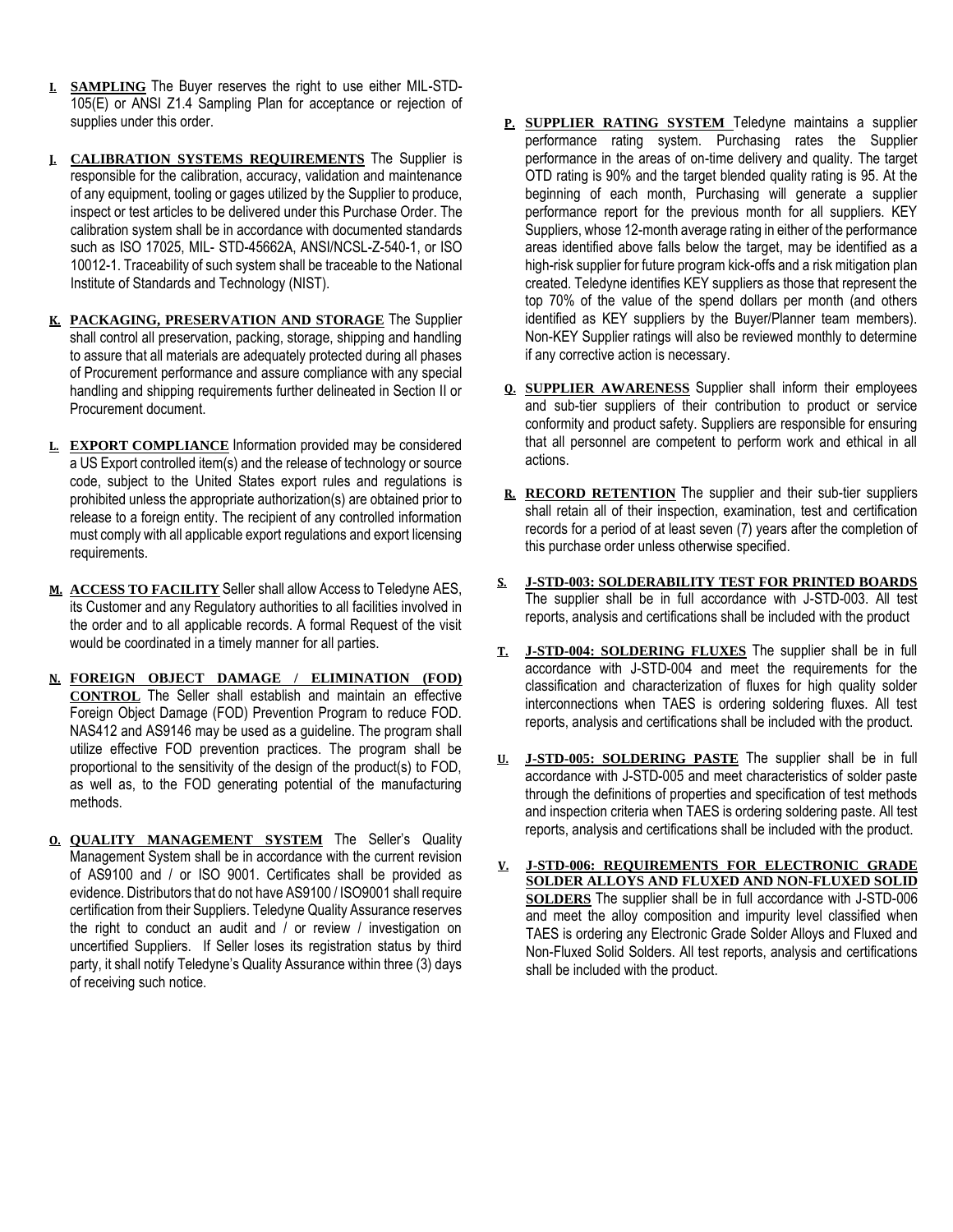## **SECTION II: QUALITY RIDER PROVISIONS AS ASSIGNED PER PO**

- **013. SOLDERABILITY / PRE-TINNING TESTING REQUIREMENT** The seller, in performance of this order, is to certify that the external leads, pins, terminals and wires of all components and parts have been tested to satisfy the solderability requirement of this purchase order per J-STD-002.
- **014. SOLDERABILITY TEST CERTIFICATION** The supplier shall certify that the external leads, pins and terminals of all components and parts have been tested to satisfy the solderability requirement of J-STD-002 Category 1. This certification shall accompany each lot of product. All test reports, analysis and certifications shall be included with the product.
- **112. GOVERNMENT SOURCE INSPECTION – MILITARY CONTRACTS** Government Inspection is required prior to shipment from your facility. Upon receipt of this order, promptly notify the Government Representative who normally services your plant so that appropriate planning for Government Inspection can be accomplished.
- **113. GOVERNMENT / CUSTOMER SURVEILLANCE** The Government and/or Teledyne Customer have the right to inspect any or all of the work included in this order at the Supplier's Plant. During performance of this order, your Quality Control or Inspection System and Manufacturing Processes are subject to review, verification and analysis by authorized Government/Customer Representatives. Government/Customer Inspection or release of product prior to shipment is not required unless you are otherwise notified.
- **114. TELEDYNE IN PROCESS / FINAL SOURCE INSPECTION** Teledyne will perform In-Process or Final Source Inspection at a mutual agreed process. Notification of Source Inspection dates shall be made through Teledyne Purchasing and shall allow a minimum of three (3) working days for allocated travel for the Teledyne Quality Representative.
- **222. FIRST ARTICLE (AS 9102)** A unit of the product being purchased, representative in every way of the product to follow, shall be identified and designated "First Article" and shall be approved by Teledyne Quality Assurance One (1) legible and reproducible copy of the Supplier's Inspection Report shall accompany the "First Article" submitted. This report shall contain, as a minimum, the following:
	- (1) The Teledyne Purchase Order Number.
	- (2) The Specification or Drawing Number, including the Revision Level to which the product was built.
	- (3) A list of actual measurement data taken from the "First Article" on a form and in a format, which can be used to verify the results. If the report is not 100% complete, please explain the omissions.

If the product on which the "First Article" report was manufactured changes in any way, a new report is required. The new "First Article" report may cover only the changed items and those items affected by the change. Specific details on those items proposed for inspection shall be submitted with the request for the abbreviated/delta "First Article".

Inspection performed on a prototype product is not considered a "First Article" and cannot be used in lieu of one without written concurrence of Teledyne prior to any further submittal of the purchase quantity of the same product. Any additional submittal of the purchased quantity shall be at the Supplier's risk.

- **230. PART SUBSTITUTION NOT PERMISSIBLE** The Substitution of "better than" parts is NOT permissible on this Purchase Order.
- **232. PRINTED WIRING BOARDS** PWB's supplied under this order shall conform to IPC-A-600 "Acceptability of Printed Wiring Boards" and the Teledyne document T/L-40A266, "Specification for the Purchase of printed Wiring Boards". The classification shall be class 3 (unless specifically designated otherwise). Cross-sections, thermally stressed coupons, test coupons and solder sample are to be provided with every lot and/or date code.
- **235. TIN LEAD FINISH REQUIRED** The product provided on this order must have a finish that consists of tin/lead coated soldering with at least a 3% (minimum) lead content. The Supplier shall not provide any products on this order that contains a pure tin finish to the component surface without written directions from the Buyer.
- **236. TIN LEAD AND GOLD FINISH EXCEPTIONS** Devices with tin terminations containing less than 3% lead and Devices that have Gold terminations, do not have to be tinned per Customer exceptions.
- **331. TRACEABILITY OF MATERIALS GENERAL** The Supplier shall provide traceability information to Teledyne on all materials, parts and assemblies used in fabricating the product. Traceability shall be maintained to the Supplier's procurement documents for materials used on this order.
- **336. LOT CONTROL** Lot control is required. Lot number/date code is to be identified on outside of intermediate and/or unit packages. When more than one lot/date code are shipped together, individual lot/date codes are to be segregated and identified on outside of intermediate packages.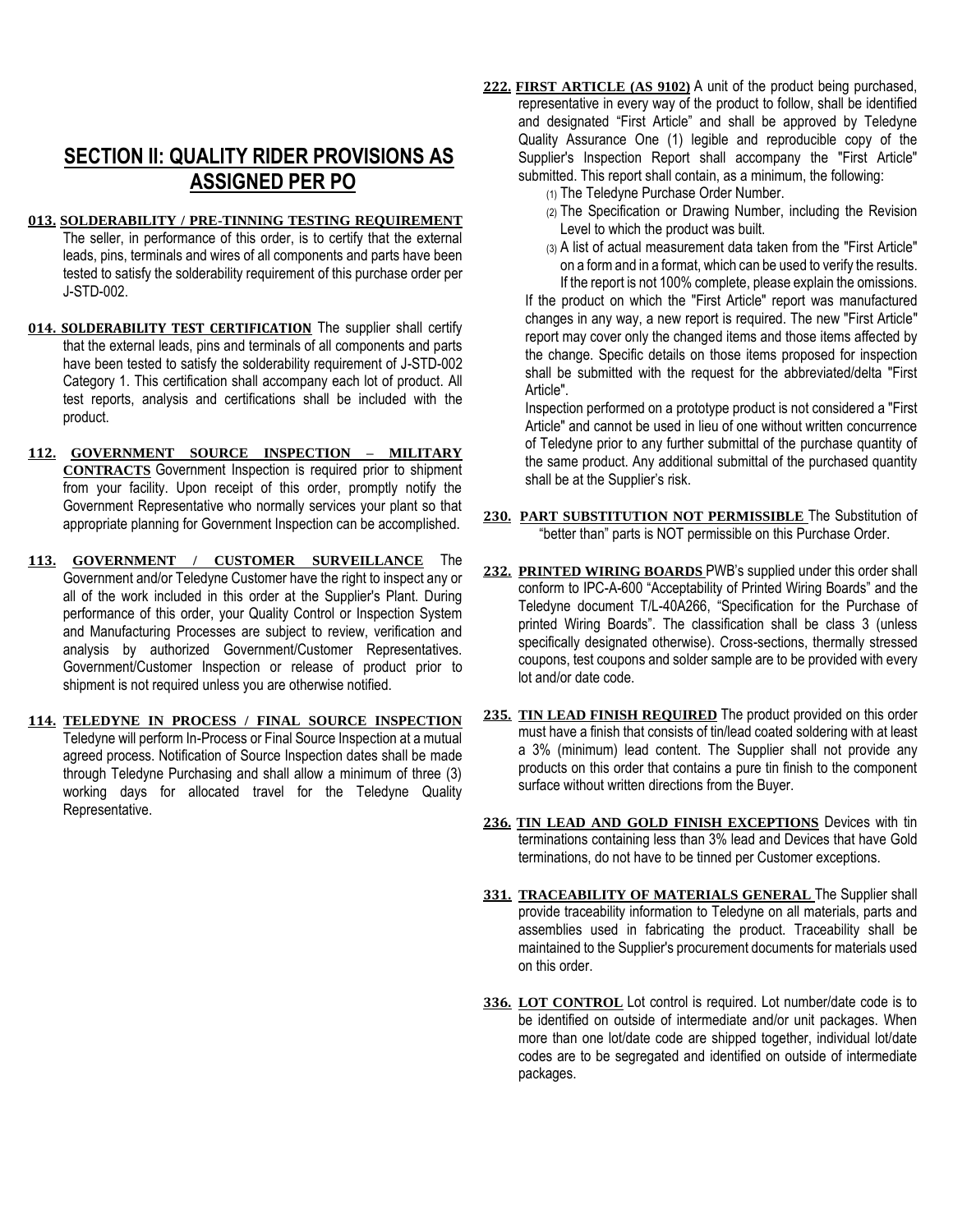- **338. CONTROL OF FACTROY REELED PRODUCT** This order requires the Vendor/Distributor to only furnish factory reeled product. No sub-tier tape and reel services desired. Written Authorization from TAES QA required to deviate on this order.
- **339. OUTSIDE VENDOR SERVICES (OSV) – TINNING** The Seller shall ensure that all tinned parts meet the cleanliness requirements as specified in IPC-A-610 Para. 10.6.1. Processing using no-clean flux is exempt from this requirement. Components must be dried so as to remove any residual moisture and baked to meet the MSL requirement on the Manufacturers original packaging. Components are to be repackaged in a manner consistent with the original Manufacturers packaging, including tape and reel, matrix trays, waffle packs, etc., and sealed in an ESD safe package consistent with the manufacturer's MSL specification. Over packing shall be such as to ensure arrival at Teledyne in satisfactory condition.
- **441. LIMITED (SHELF) LIFE AND TEMPERATURE OR LIGHT SENSITIVE MATERIAL** The Supplier shall, in addition to the prescribed identification of the deliverable items, label each container with the date from which the specified life period begins. Any other special handling, storage or identification requirements shall also be described on the container. **All special handling, storage temperatures (besides room temperature) or other identification requirements shall be recorded on any required certifications and on the shipping documents for the material.** The Manufacturer's batch or lot number shall be marked on each unit package. Upon receipt of this material at Teledyne, a minimum of 75% of its shelf life must remain. Moisture Sensitive Level components greater than 1 must be packed in a sealed Moisture Barrier Bag (MBB) with a desiccant and moisture level indicator. The MBB must have a moisture sensitive label indicating the MSL of the component inside.
- **443. MATERIALS /PARTS / WIRE IDENTIFICATION** Materials, parts and spools of wire on this order must be legibly and permanently identified with:
	- (1) Purchase Order Number
	- (2) Gauge (Wire Only)
	- (3) Military Specification Number (if applicable)
	- (4) Teledyne Specification / Part Number
	- (5) Manufacturer
	- (6) Lot Number/Date Code

### **444. STATIC SENSITIVE DEVICES – HANDLING PACKAGING**

- **AND MARKING** The Seller shall implement an electrostatic discharge control program in accordance with ANSI/ESD-S-20.20 or equivalent. The seller shall have a Compliance Verification Plan in place showing they are performing process monitoring (measurements) and shall be made available to the buyer upon request. Product shall be processed in a manner to protect from ESD damage. Product packaged for shipping shall be labeled to alert all handlers that the devices require special handling.
- **448. SERIAL NUMBER CONTROL** Serial Number control is required. All parts, shipping documents and unit container shall be identified with the Serial Number assigned.

**550. CERTIFICATE OF COMPLIANCE – GENERAL** The Supplier shall provide a legible and reproducible signed statement certifying that the product or service meets the requirements of Purchase Order, unless otherwise disclosed. All exceptions shall be traceable to a Teledyne approved deviation or waiver.

#### **551. CERTIFICATE OF CONFORMANCE – MILITARY ORDERS** Each shipment shall be accompanied by a legible and reproducible certificate of conformance to the procurement requirements, authenticated by the signature of an authorized representative, which shall include as a minimum:

- (1) Seller's name and address
- (2) Manufacturer's name, if different from Seller's
- (3) Purchase Order Number, Part Number, and Manufacturer's Lot Number/Date Code
- **552. MATERIAL CERTIFICATION – EXTREME ENGINEERING ORDERS** For every order of service on PN 152-002367, the material used for touchup coating shall be added to the Certificate of Conformance to ensure Customer Requirements and traceability are met.
- **554. TEST CERTIFICATION** Each shipment shall be accompanied by a legible and reproducible Supplier's Certification, identifiable with the submitted material, stating that test reports for the material are on file and available for examination by Teledyne. The certification shall be authenticated with the signature of an authorized representative of the Supplier or the agency performing the test.
- **558. Mercury Containing Compounds** Each shipment shall be accompanied by a legible and reproducible Supplier's Certification, identifiable with the submitted material, stating that mercury or mercury containing compounds shall not be intentionally added to or, have come in to contact with hardware or supplies furnished under this contract. The supplier certifies that articles delivered under this PO/contract do not contain and have not been exposed to any mercury or mercury containing compounds to the best of the supplier's knowledge.
- **559. ORIGINAL MANUFACTURER'S CERTIFICATE OF CONFORMANCE** Each shipment shall be accompanied by a legible Certificate of Conformance stating that the product ordered complies with the requirements of the Purchase Order and shall also be accompanied by a Certificate of Conformance by the original Manufacturer of the product being procured. The Certificate of Conformance shall include as a minimum:
	- (1) Manufacturer's name and address
	- (2) Part Number, Lot Number/Date Code
- **661.TEST REPORTS** Each shipment shall be accompanied by a legible and reproducible copy of actual test results of the material submitted, identified with specified test parameters defined as operational, mechanical, electrical, hydraulic, inspection, etc. when the data is submitted in a format that is not comparable to the Teledyne specification. A parameter and test condition cross reference sheet must be supplied. These reports shall be authenticated by the signature of an authorized representative of the agency performing the tests.